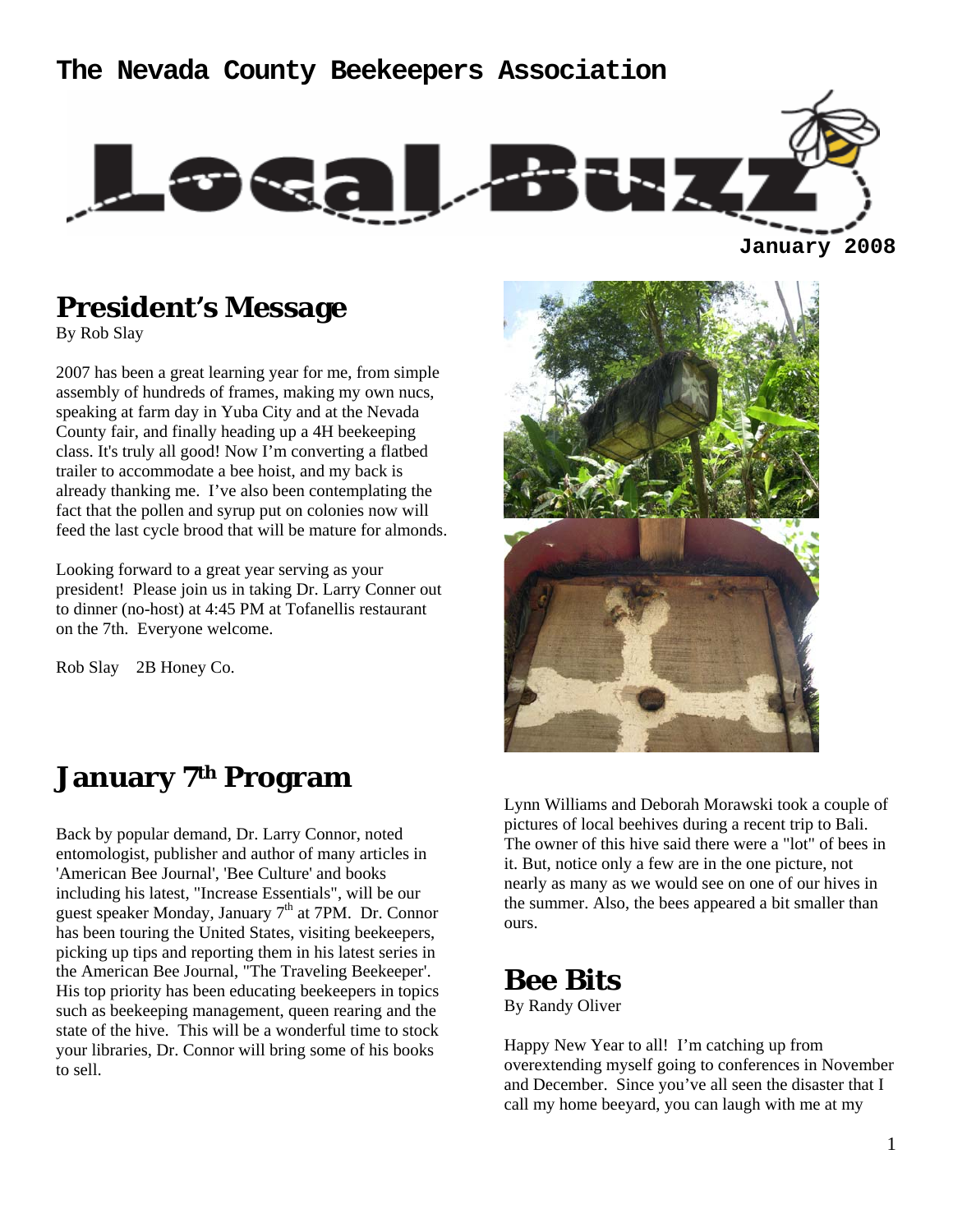"celebrity" status. Next conference is the "mega" conference in Sacramento in January (be sure not to miss it—the vendor's display should be awesome!). I've also been trying to upgrade my website, and should soon have several new articles up (I just installed high speed internet this morning!).

From my point of view, Nosema ceranae is going to be a huge topic in beekeeping circles. It already is in Europe and elsewhere. The French beekeepers who had Gaucho insecticide banned may have to eat crow if the problem turns out to have actually been nosema! The problem in France was noted in sunflower fields. However, sunflower pollen is notably a poor bee food, and could have been a major contributor to a nosema problem. We have much to learn about this new disease! I noted that the bees I summered in Nevada County had more nosema than those out of state. Later this year I will give the Association a demonstration on microscopic technique to diagnose nosema infection, and will offer members to bring in samples of their bees. Look at my microscope recommendations before you make a purchase!

With member Thom Staser's help, my sons and I began a field trial this week to test various nosema control treatments. We're testing four methods of applying Fumagilin B-- in syrup, dribbled over the bees, dribbled at high strength, and in pollen supplement patties. We're also testing strong thymolated syrup (weak did not work), HoneyBHealthy, and bleach in syrup dribbled. We will need to perform three more treatments, and then take spore counts under the microscope of 192 bee samples!

We are also experimenting with various formulations of pollen supplement. I should have supplement cake available in January and February at \$1.50 per pound (which is cheaper on a protein basis than Mann Lake patties). Feed about three pounds per colony. For those of you going to almonds, the market is settling at about \$140-\$160 for "good" colonies (for some, that is 4-frame or better, for others, 8-frame average). You should check your bees by January 10th to make sure that they are brooding up, and well fed.

It looks like the weather pattern has finally changed, and we may get enough precipitation for a honey crop next season. I wish you all the best of luck this coming year!

## **December Party Report**

No business meeting was held at the December potluck Christmas Party on December 3<sup>rd</sup>. Sherry and Charlie won the favorite place setting contest, and everyone had a good time. If anyone acquired a small red-handled knife at the party, please contact Leslie at 346-7092.

(there would have been some party photos if editor had not left her camera at work)

## **Board Meeting Minutes**

The Board of Directors met at newly-elected President Rob Slay's house on December 19th. Present: Janet Brisson, Rob Slay, Larry Merritt, Steve Reynolds, Jack Meeks, Karla Hanson, Leslie Gault. Absent: Randy Oliver.

MOTION KHanson 2d JBrisson: Circulate sign-in sheet (please PRINT name) at meetings; prepare reusable name badges to be collected at close of meeting. Passed: voice vote.

FINANCE Brisson: Projected budget for 2008:

\$300 reserve for theft tip-offs

100 Dr Larry Connors honorarium

116 Insurance

500 Reserve for honoraria and dinners

50 December party

960 (\$80/mo) mailing and copying

100 Library

240 (\$20/mo) raffle

MOTION: RSlay 2d Larry: Raise annual dues to \$15 email, and \$20 postal for Local Buzz. Passed, voice.

MOTION: JMeeks 2d RSlay: Fund \$50 and dinner for Dr. Mussen Oct 1 '07 mtg; also dinner when Randy is

Program; future honoraria by vote of Board. Passed 6-1.

(Jeffrey Pylman, Nev Co Ag Commissioner was

mentioned as future speaker.)

DRAFT Meeting Schedule for 2008:

JAN Dr. Larry Connor

FEB John Miller spring buildup.

MAR Randy, beginner class opening

APR Karla H, Lynn Williams, swarm control

MAY Etta May Peterson, Sonoma County Beekeepers Association

JUN Randy Nosema testing

JULY Fair entry preparation, mite control

AUG Bee Booth cleanup & picnic

SEPT Fair recap, seed & plant swap, fall hive management

OCT Gadgets & gizmos, invitees from fair

NOV Dr. Mussen, election 2009 board, officers

DEC Party, pirate gift exchange

Jack Meeks, sec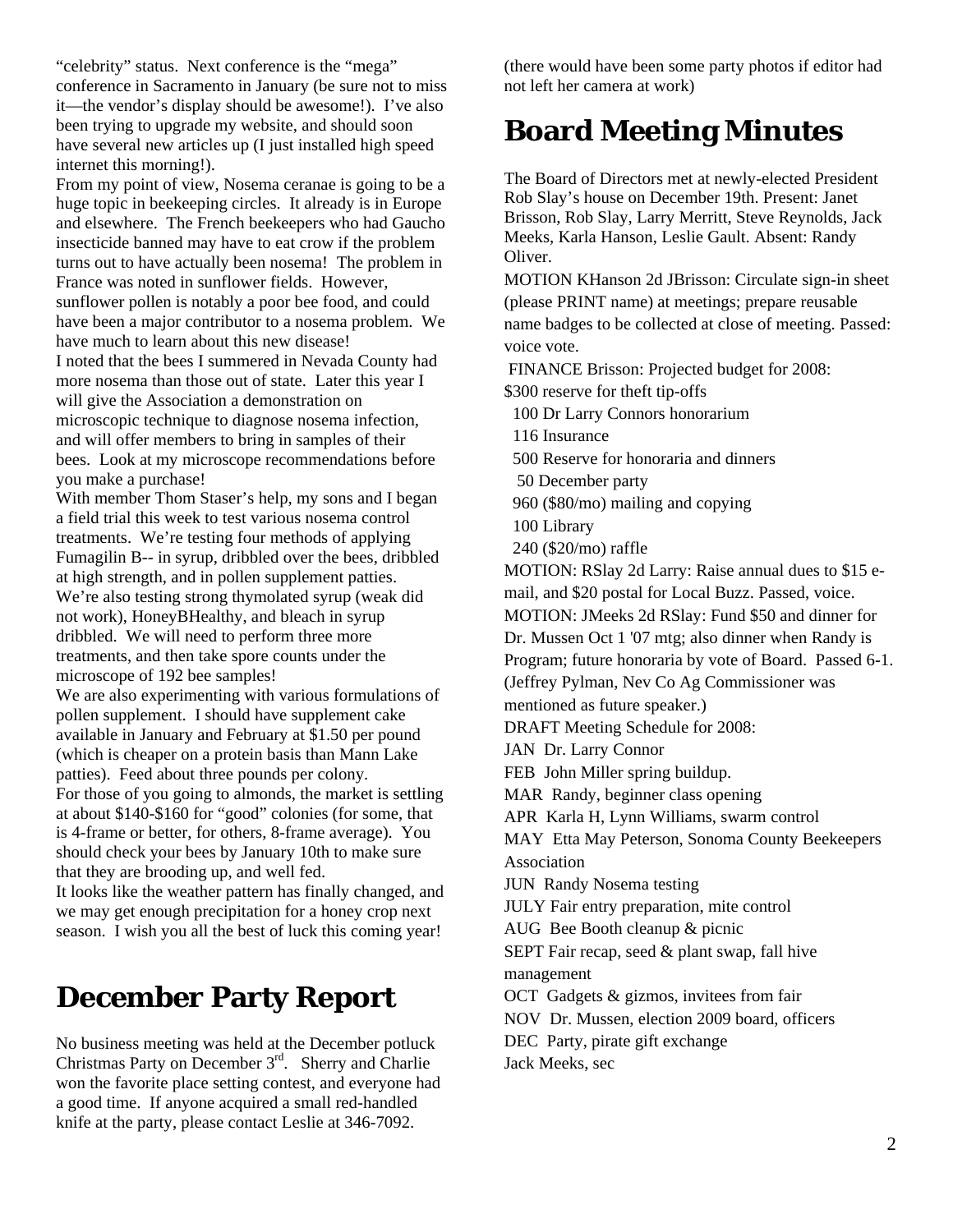| DW Transport                                                 |
|--------------------------------------------------------------|
| MC# 486738                                                   |
| We move BEES !                                               |
| Experienced                                                  |
| Call us for a price quote !                                  |
| We can move anything on our flatbed or van !<br>530-885-8220 |
| dwtransport @aol.com                                         |
| references available                                         |
|                                                              |

\*\*\*\*\*\*\*\*\*\*\*\*\*\*\*\*\*\*\*\*\*\*\*\*\*\*\*\*\*\*\*\*\*

# **New Dues**

December has been a big month. Not only did we have additional expenses o the Christmas party and two years of liability insurance, a few members had saved their receipts for reimbursement and turned them in. And they were large amounts. Suddenly, our club was a little short of money. Our board talked about this at the December 19th Board meeting. So much has gone up in the 10 or so years since we have raised the modest dues for the NCBA . Equipment, raffle prizes, honorariums and dinners for awesome guest speakers are some of costs that make our beekeeping club one of the best in the country (I know, I've been to a few). We realized we have fallen way behind the times, not raising our dues in at least the 11 years I've been a member. We voted to raise our dues to be in line with other clubs in the area. For those receiving their newsletters through the mail, the 2008 dues are \$20.00 and those receiving their newsletters by email are \$15.00.

 Please bring your check or cash (exact change please) to the January 7th meeting and see me. If you are not going to make it, (you must have a good excuse to miss a great program by Larry Connor), please mail your dues to

#### NCBA

c/o Janet Brisson 20693 Dog Bar Road Grass Valley, CA 95949

If you have any questions, please feel free to call me at 530-913-2724 or email at rubes@countryrubes.com

See you at the meeting,

Janet, Treasurer

# **Don't Forget**

Tuesday Jan 8 to Saturday Jan 12 in Sacramento is a rare opportunity to attend the joint National Conferences of the American Beekeeping Federation and the National Honey Producers Association. See information on the website at http://www.abfnet.org/node/12.

Also, hive registration for Nevada County Beekeepers is due by the end of January 2008. You may submit the form published in the December 2007 Buzz to the Nevada County Agricultural Commissioner's office (upstairs from where we meet), or contact them directly at 530-273-2648.



#### **Sacramento Beekeeping Supplies**

- Complete line of all beekeeping supplies
- Candle making supplies (molds, wicks, dyes, scents)
- Glycerin soap making supplies (soap base, molds, scents, and dyes)
- Honeycomb sheets for rolling candles (50 colors and in smooth)
- Beeswax and paraffin, special container candle wax
- Gifts, books, ready made candles 2110 X Street, Sacramento, CA 95818 **(916) 451 – 2337** fax (916) 451 – 7008 email:sacbeek@cwnet.com

Open Tuesday through Saturday 9:30 – 5:30 MAIL ORDERS RECEIVE QUICK SERVICE